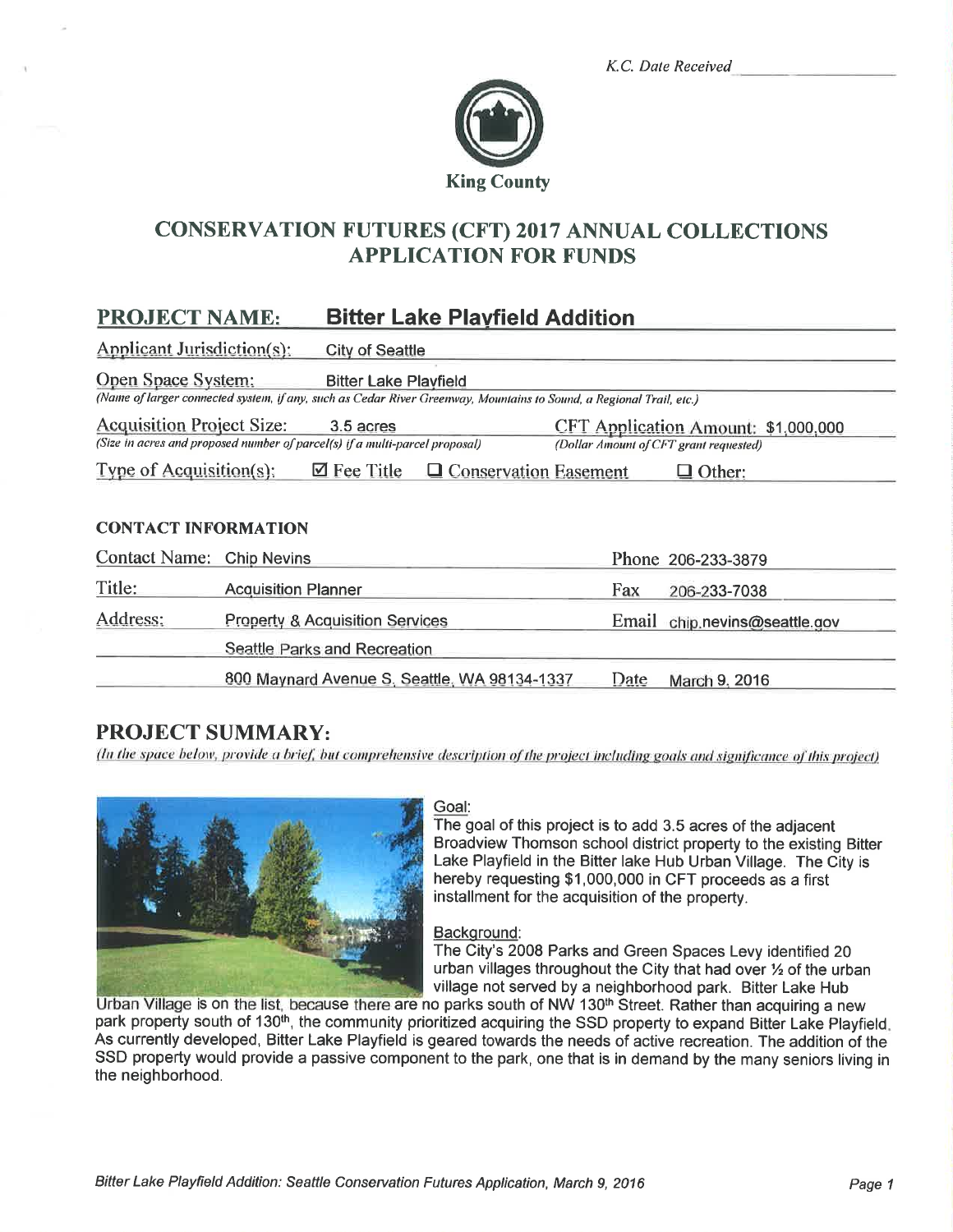## **1. OPEN SPACE RESOURCES**

Please review the attached evaluation criteria. For the **proposed acquisition parcel(s)**, please  $(1)$  mark only those criteria that apply, and (2) thoroughly, yet succinctly describe in the space below how the proposed acquisition satisfies each marked criteria.

- $\Box$  A. Wildlife habitat or rare plant reserve
- $\Box$  B. Salmon habitat and aquatic resources
- $\Box$  C. Scenic resources

addition

 $\Box$  D. Community separator

- $\Box$  E. Historic/cultural resources
- $\Box$  F. Urban passive-use natural area/greenbelt
- $\boxtimes$ G. Park/open space or natural corridor

 $\boxtimes$  H. Passive recreation opportunity/unmet needs

The property is adjacent to the Bitter Lake Playfield and will add 3.5 acres of passive recreation to a G. predominately active park. The property is currently viewed as part of the park, but is owned by SSD.



H. The Seattle Comprehensive Plan allocates the "lion's share of the City's expected new growth" to the designated "Hub urban center villages," including the Bitter Lake area. The Comprehensive Plan also sets goals of:

"1) at least one acre of usable open space for every 1,000 households within urban villages, and

2) Open space within an eighth of a mile of residents in Hub urban villages.

Currently, the Bitter lake Hub Urban Village has a significant deficiency in its supply of usable open space and residents' access to it. This deficiency is noted in the "Assessment of Gaps in Seattle's Open Space Network"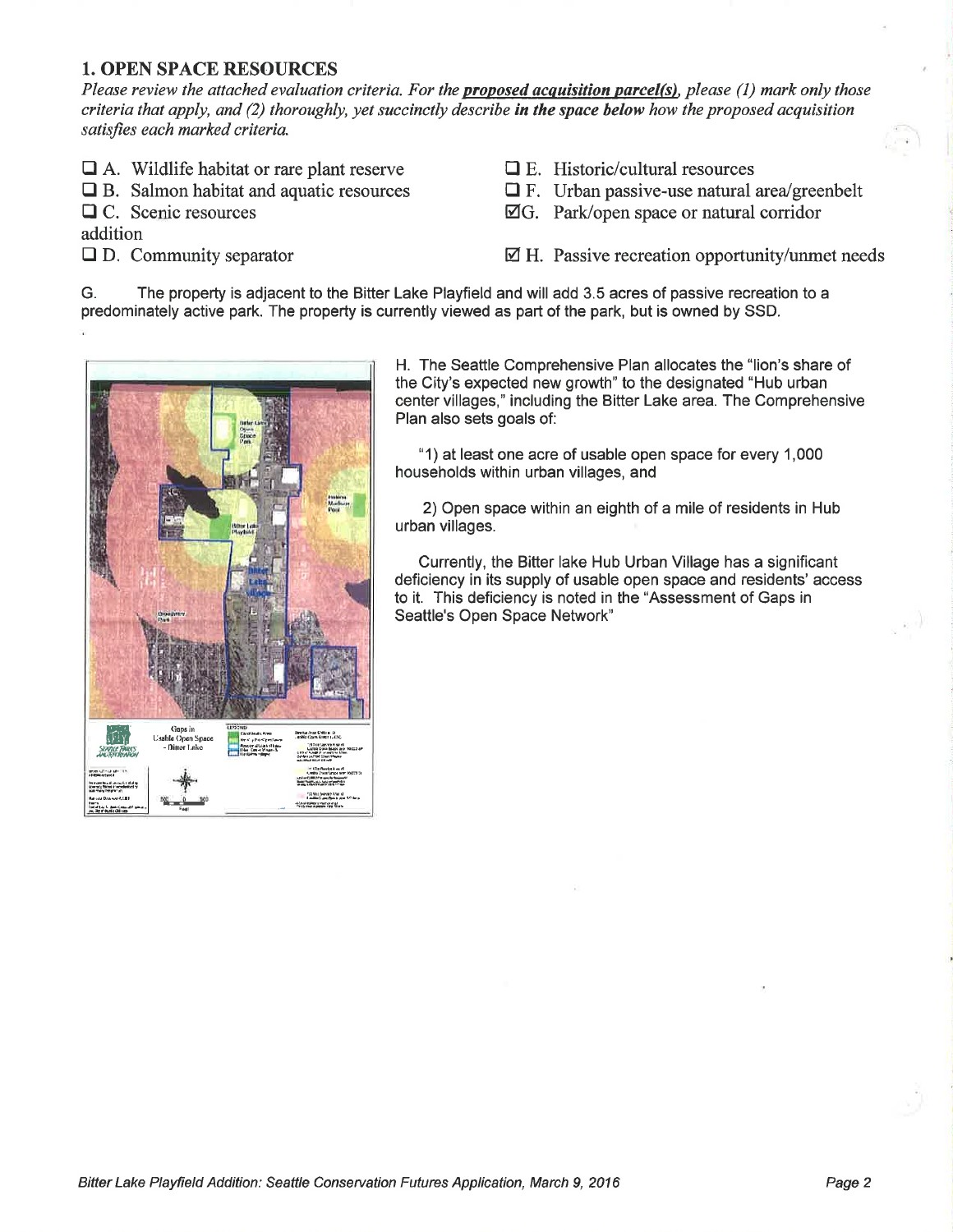### **2. ADDITIONAL FACTORS**

For the **proposed acquisition parcel(s)**, please (1) mark all criteria that apply, and (2) thoroughly, yet succinctly describe in the space below how the proposed acquisition satisfies each marked criteria.

- $\Box$  A. Educational/interpretive opportunity
- $\boxtimes$  B. Threat of loss of open space resources
- $\boxtimes$  C. Ownership complexity/willing seller(s)/ownership interest proposed
- $\boxtimes$  D. Partnerships Describe any public or private partnerships that will enhance this project:
- $\boxtimes$  E. Is the property identified in an adopted park, open space, comprehensive, or community plan?
- $\Box$  F. Transferable Development Credits (TDC) participation



**B** The property is owned by SSD as part of the Broadview Thomson School. Although the property is currently being used as a de facto park, it could be developed into 17 single-family houses. Unless the City acquires the property, there is always a chance that SSD will realize that it is sitting on a large asset that they don't need any more and will move to sell it.

The City has negotiated with SSD numerous  $C_{\cdot}$ times over the past 2 decades to acquire the property with unsuccessful results. However, SSD has indicated a new willingness to talk about the acquisition and the City needs to begin identifying funding for when the sale becomes a reality. The City intends to acquire fee interest in the property.

- D. The Broadview Community Council has been very engaged in open space issues and the potential acquisition of the SSD property. When the City first started looking for park sites in the Bitter Lake Hub Urban Village, representatives from the City and the Community Council walked the neighborhood together looking for properties that met our respective needs. The Community Council will remain active in the development and stewardship of this property.
- E. Acquisition of SSD property has been a priority for the community for decades and is identified in several plans, dating back to the 1999 neighborhood plan which states: "The City will negotiate with the Seattle School District to purchase or to otherwise ensure that Bitter Lake Park will remain in use in perpetuity as public open green space for adult and children's recreational use." The 2012 update of the plan states: Acquire a portion of the Thomson K-8 School District property next to Bitter Lake for public open<sup>\*</sup> space."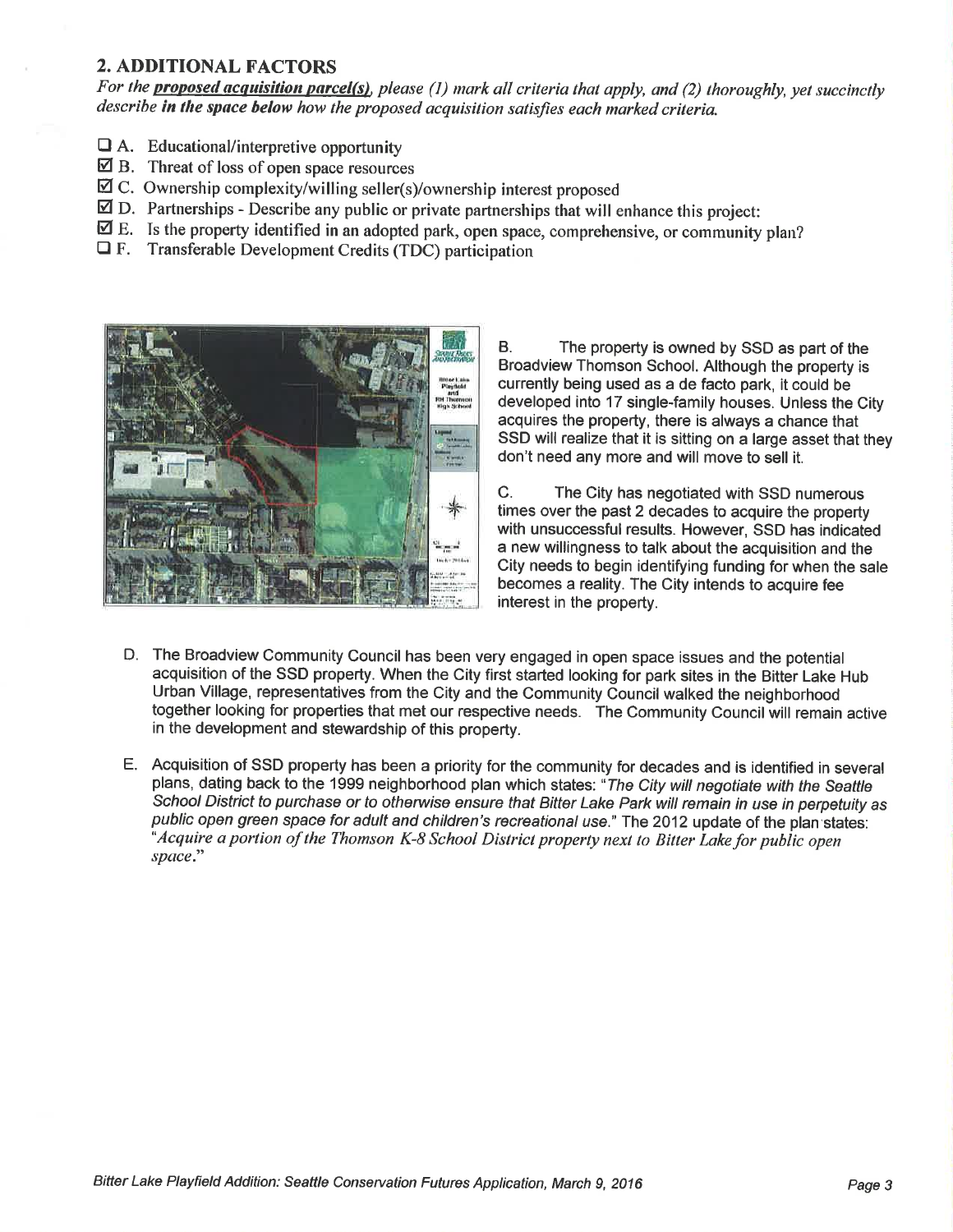#### 3. STEWARDSHIP AND MAINTENANCE

How will the property be stewarded and maintained? Does the property lend itself to volunteer stewardship opportunities? How will ongoing stewardship and maintenance efforts befunded?

When the park is developed, it will be maintained by the Parks Department.

Broadview Community Council has been very active in the vision for this park. This park addition will undoubtedly become part of Seattle's Adopt-A-Park program.

### 4. PROJECT BUDGET

| <b>TOTAL CFT APPLICATION AMOUNT*</b> | \$1,000,000 |
|--------------------------------------|-------------|
|                                      |             |

\*Allowable acquisition costs (Ordinance 14714): The disbursement offunds shall be made onlyþr capital project expenditures that include costs of acquiring real property, including interests in real property, and the following costs: the cost of related relocation of eligible occupants, cost of appraisal, cost of appraisal review, costs of title insurance, closing costs, pro rata real estate taxes, recording fees, compensating tax, hazardous waste substances reports, directly related staff costs and related legal and administrative costs, but shall not include the cost of preparing applications for conservation futures funds.

Estimation of property value: estimate is based on 2011 appraisal. Final price subject to a new appraisal by independent contract MAI appraiser

| <b>ESTIMATED PROJECT COSTS (dollars)</b>               | (a range may be included) |
|--------------------------------------------------------|---------------------------|
| Total property interest value                          | $$4M - $5M$$              |
| Title and appraisal work                               |                           |
| Closing, fees, taxes                                   |                           |
| Relocation                                             |                           |
| Hazardous waste reports                                |                           |
| Directly related staff, administration and legal costs |                           |
| <b>Total Project Costs (CFT and other funds)</b>       | $$4M - $5M$               |
|                                                        |                           |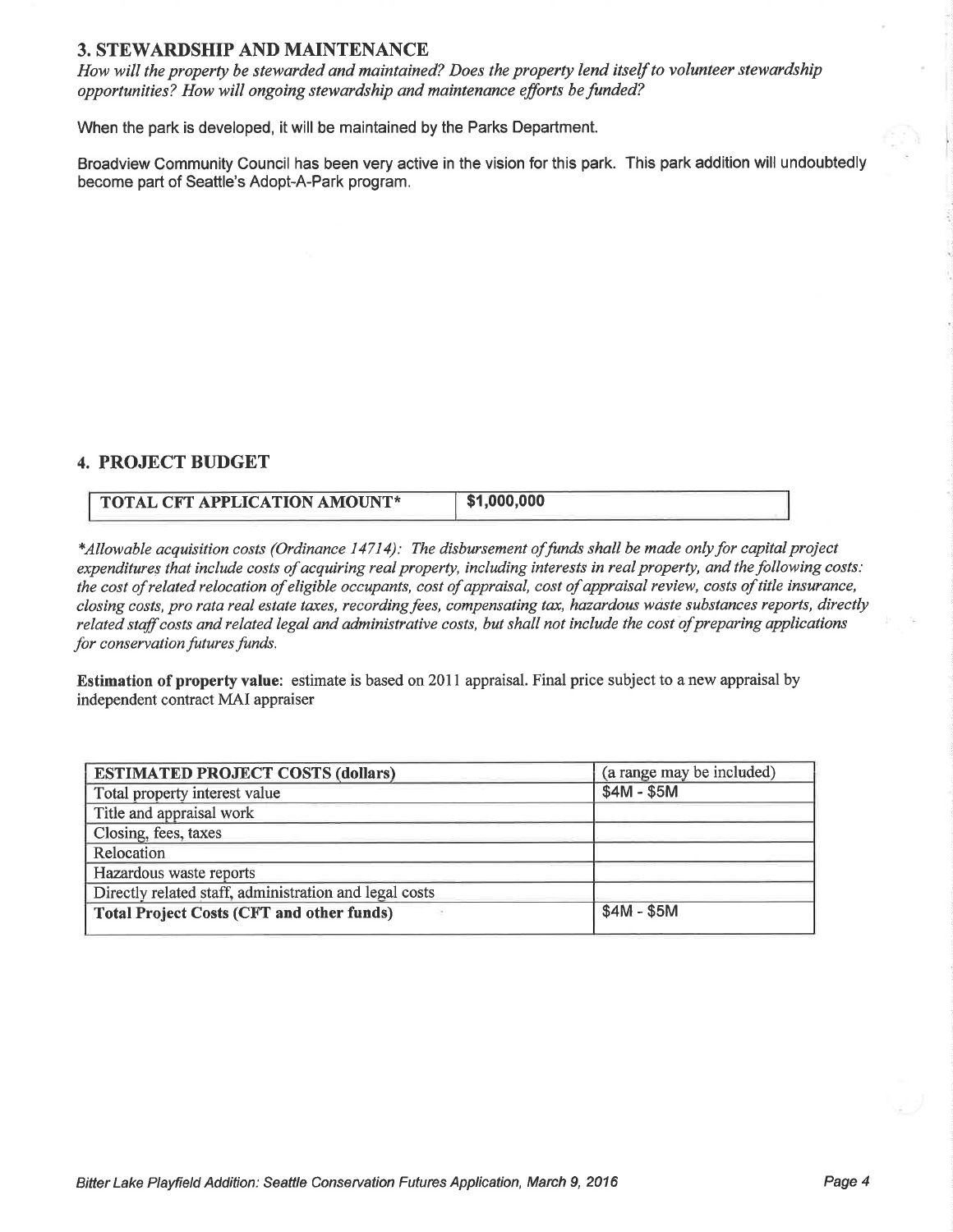| <b>MATCHING FUNDS SOURCES</b>                          | Date Expended or | Match Funds Expended or |
|--------------------------------------------------------|------------------|-------------------------|
|                                                        | Committed        | Committed (Amount)      |
| Metropolitan Park District Acquisition<br><b>Funds</b> | August 2014      | 1,000,000<br>\$         |
|                                                        |                  |                         |
|                                                        |                  |                         |
|                                                        |                  |                         |
| <b>Total Matching Funds</b>                            |                  |                         |
| Currently Identified                                   |                  |                         |
| <b>Unidentified Remaining Match Need:</b>              |                  | none                    |

#### Unidentified remaining match need

Please discuss briefly how the unidentified remaining match need above will be met:

Not applicable

# 5. IN-KIND CONTRIBUTIONS FROM PARTNERSHIPS

| <b>Brief Activity Description</b>                                                        | <b>Dollar Value of</b><br>In-kind<br><b>Contribution</b> | <b>Status</b><br>(Completed, or<br>Proposed in future?) | <b>Activity Date Range</b><br>(When was activity completed?<br>or, date proposed in future) |
|------------------------------------------------------------------------------------------|----------------------------------------------------------|---------------------------------------------------------|---------------------------------------------------------------------------------------------|
| see earlier discussions of<br><b>Additional Factors and</b><br>Stewardship & Maintenance | none claimed                                             |                                                         |                                                                                             |
|                                                                                          |                                                          |                                                         |                                                                                             |
|                                                                                          |                                                          |                                                         |                                                                                             |
|                                                                                          |                                                          |                                                         |                                                                                             |
| <b>TOTAL</b>                                                                             |                                                          |                                                         |                                                                                             |

## 6. ATTACHED MAPS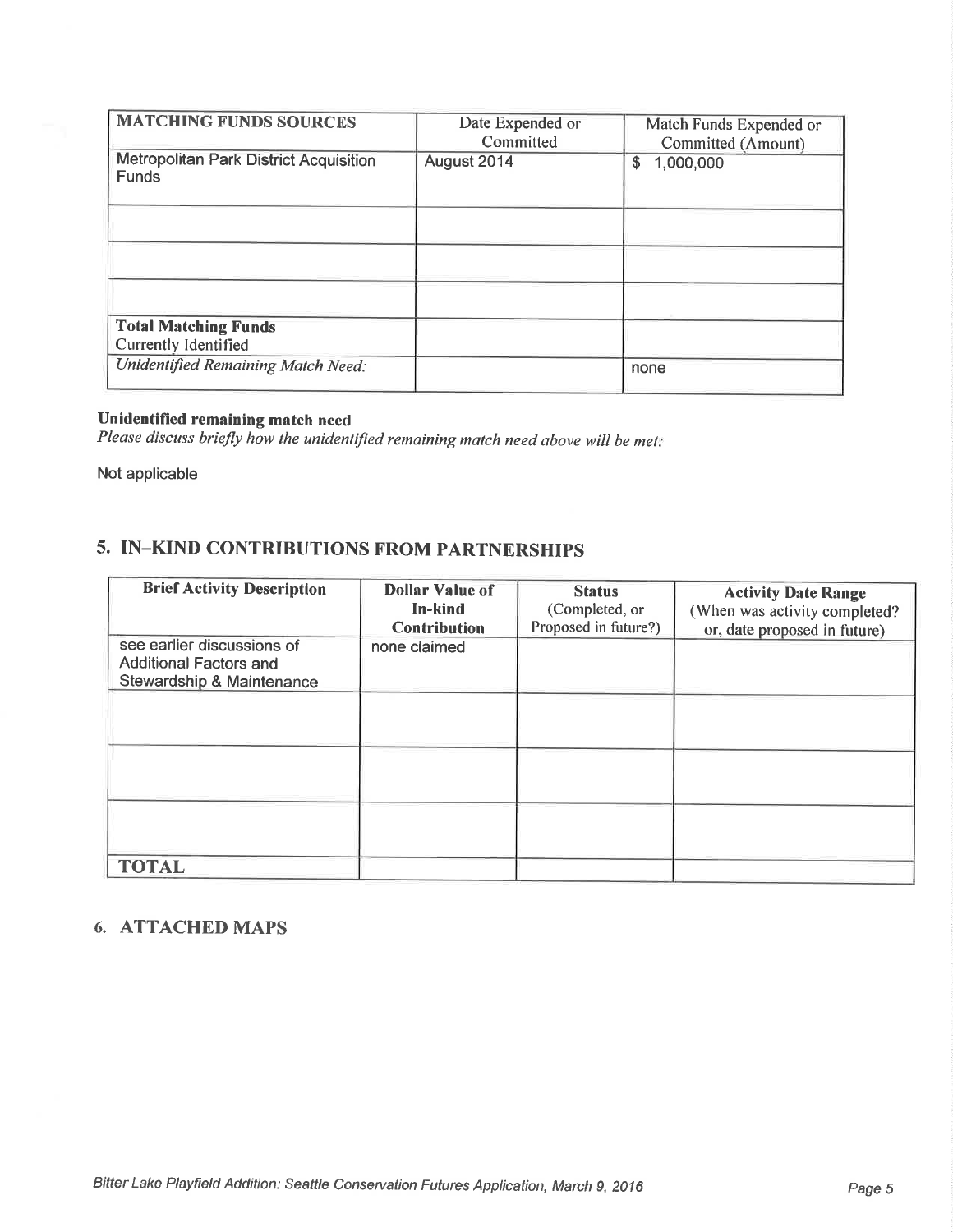